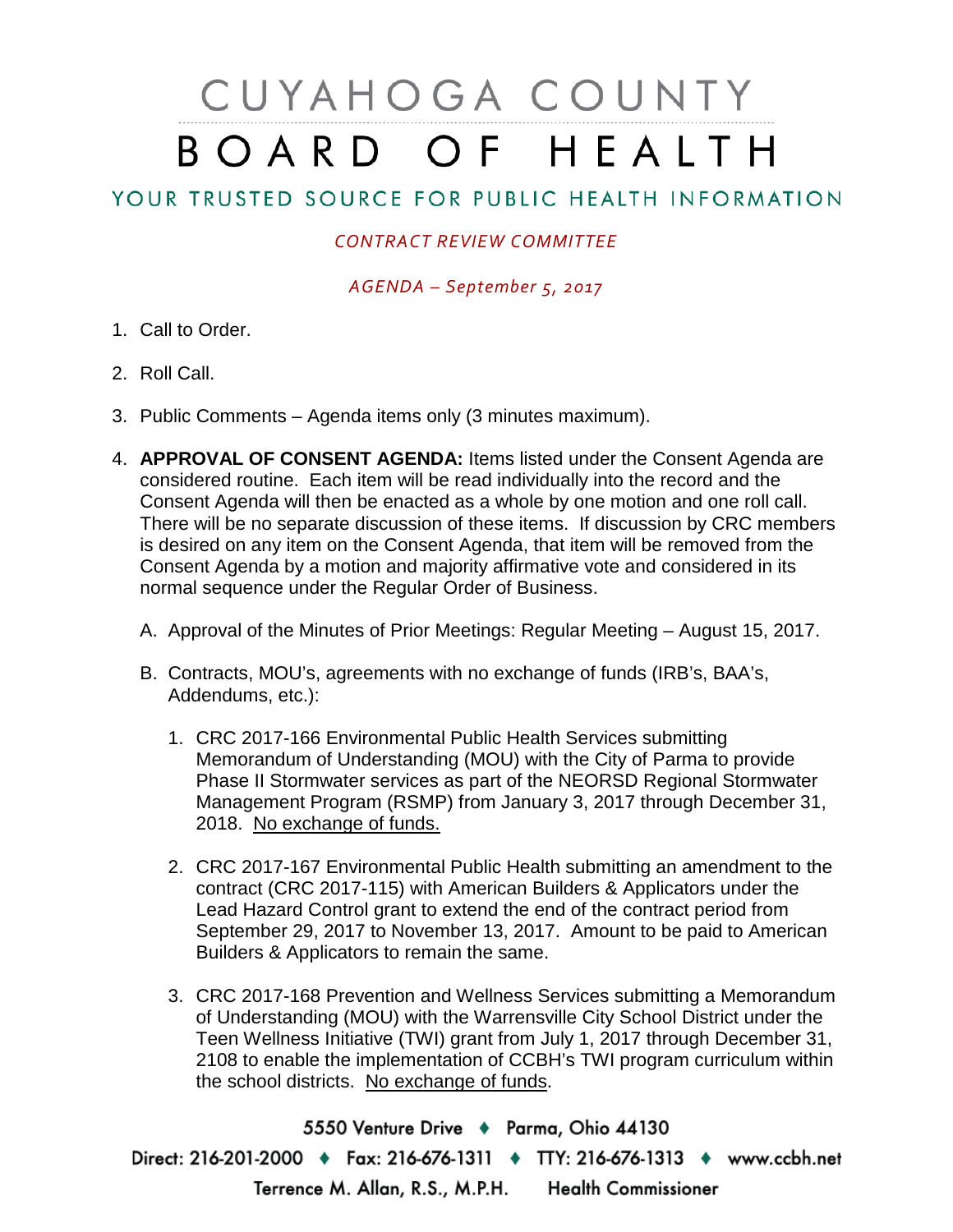- 4. CRC 2017-169 Prevention and Wellness Services submitting an agreement the Ohio Department of Mental Health and Addiction Services and Ohio Pharmacy Services authorizing CCBH to purchase pharmaceuticals, over the counter (OTC) items, medical supplies, personal care items, forms and miscellaneous items from September 5, 2017 through June 30, 2019. No exchange of funds.
- 5. CRC 2017-170 Prevention and Wellness Services submitting an addendum to the contract with Muquit Sabur (CRC 2016-102) under the Prevent Premature Fatherhood (PPF) grant to extend the end of the contract period from June 30, 2017 through December 31, 2017. Amount to be paid to Muquit Sabur to remain the same.

## 5. **CONTRACTS AND AWARDS:**

- A. Tabled Items
	- 1. CRC 2017-163 Prevention and Wellness Services submitting a contract with Pathology Laboratories from September 1, 2017 through August 31, 2020. Amount to be paid to Pathology Laboratories is based on the fee schedule attached in Exhibit A.

Purpose: To provide lab testing services for the CCBH Family Planning Clinic.

Funding Source: 100% reimbursable through the RHW grant

- B. New Items For Review
	- 1. Bid/Quote Openings ≥ \$25,000.00

None

2. Bid/Quote Openings < \$25,000.00

*Lead Program* 

- a. CRC 2017-171 2164 Richland Ave. Lakewood, Ohio 44107
- b. CRC 2017-172 5206 Stanley Ave. Maple Heights, Ohio 441375550 Venture Drive + Parma, Ohio 44130

Direct: 216-201-2000 • Fax: 216-676-1311 • TTY: 216-676-1313 • www.ccbh.net

Terrence M. Allan, R.S., M.P.H.

**Health Commissioner**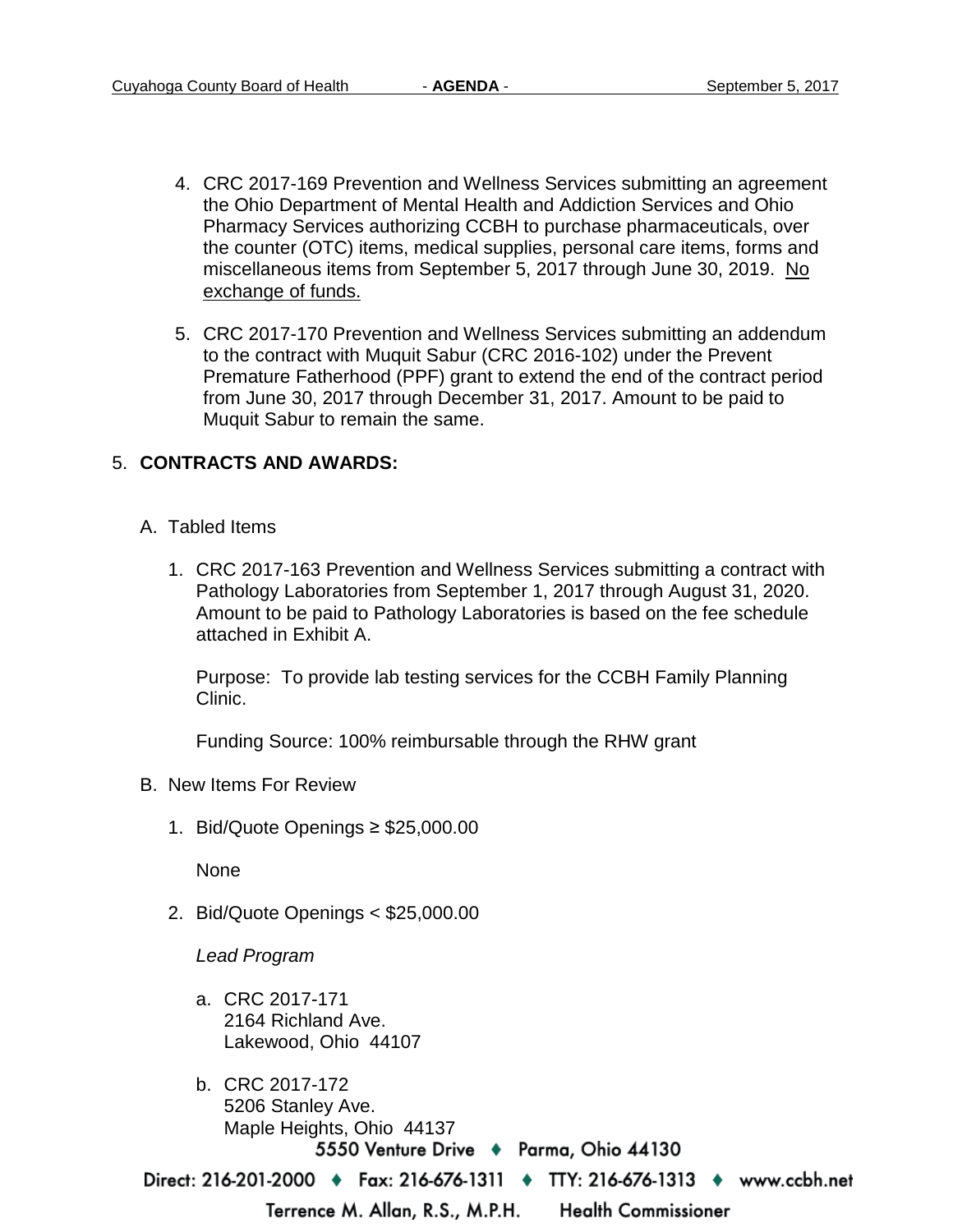- c. CRC 2017-173 1555 & 1557 Eddington Rd, Up & Down East Cleveland, OH 44118
- d. CRC 2017-174 14414 Scioto Ave. East Cleveland, Ohio 44112

*Household Sewage Program* 

- e. CRC 2017-175  $7242 \text{ W } 130^{\text{th}}$  St. Middleburg Heights, Ohio 44130
- f. CRC 2017-176 7595 Webster Rd. Middleburg Heights, Ohio 44130
- g. CRC 2017-177 19960 Lytle St. North Royalton, Ohio 44133
- 3. Expenditures: Contracts < \$25,000.00
	- a. CRC 2017-178 Environmental Public Health Services submitting an amendment to the contract (CRC 2017-28) with C.B. Mullins Construction Company, Inc. under the Lead Hazard Control grant to increase the amount to be paid to C.B. Mullins Construction Company, Inc. from \$8,250.00 to \$8,400.00.

Purpose: To complete additional work not identified in the original scope for the project.

Funding Source: 100% reimbursable through the Lead Hazard Control Program

b. CRC 2017-179 Prevention and Wellness Services submitting a contract with Rose Sanders, MSN, CNP from September 6, 2017 through March 31, 2018. Amount to be paid to Rose Sanders, MSN, CNP is not to exceed \$2,800.00.

Purpose: To serve as PRN Nurse Practitioner for the CCBH Family Planning Clinic as needed.

Funding Source: 100% reimbursable through the FY2018 RHW grant5550 Venture Drive + Parma, Ohio 44130

Direct: 216-201-2000 • Fax: 216-676-1311 • TTY: 216-676-1313 • www.ccbh.net

Terrence M. Allan, R.S., M.P.H. **Health Commissioner**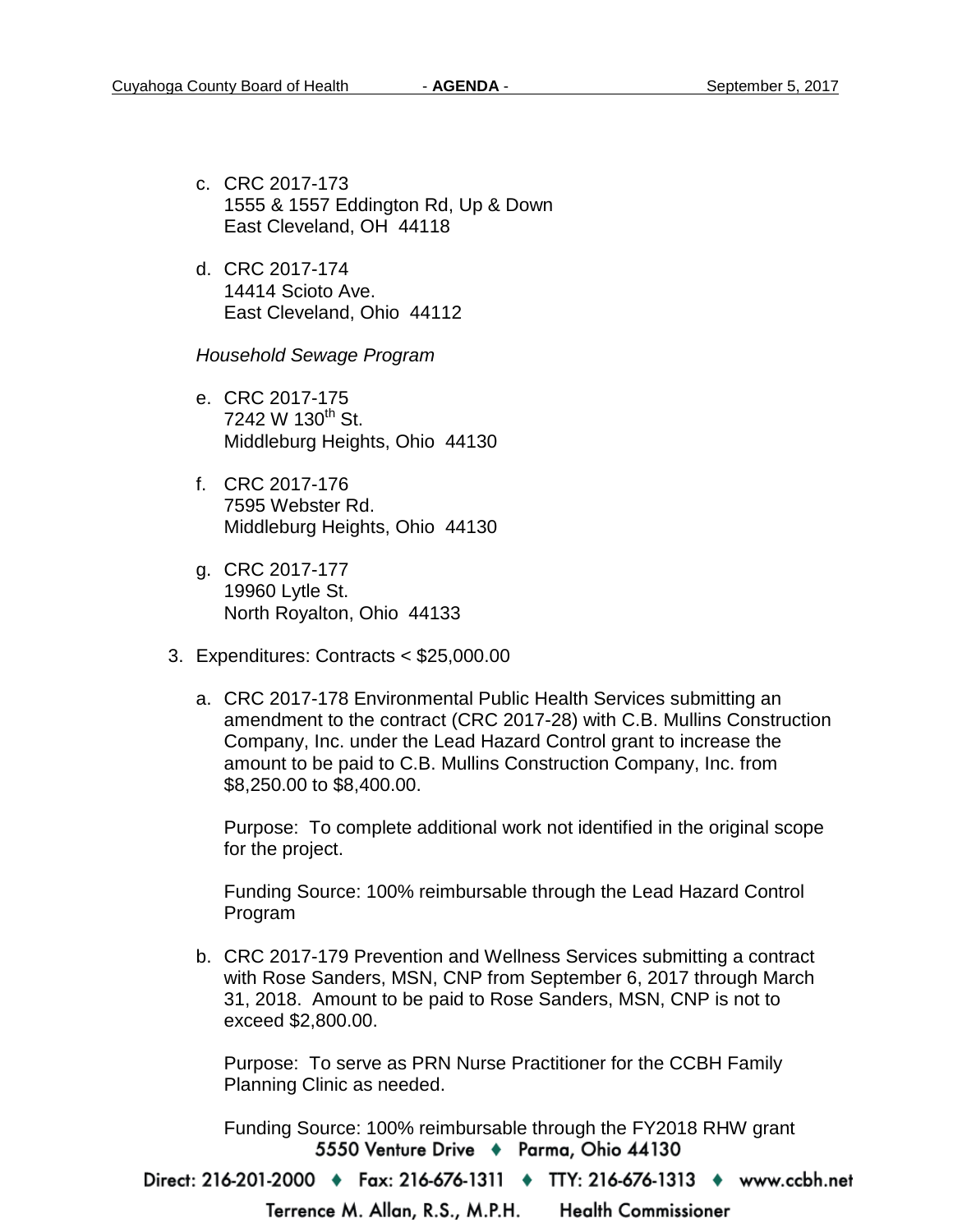c. CRC 2017-180 Prevention and Wellness Services submitting a contract with Muse Content Group, LLC from September 1, 2017 through December 31, 2017. Amount to be paid to Muse Content Group, LLC is not to exceed \$10,632.32.

Purpose: To provide content and web design services for the Feed Our Future programming.

Funding Source: 100% reimbursable through the FY2017 USDA Farm to School grant

d. CRC 2017-181 Prevention and Wellness Services submitting an addendum to the contract (Resolution 2016-147) with Neighborhood Leadership Institute (NLI) to increase the amount paid to NLI from \$55,000.00 to \$56,169.00.

Purpose: To closeout reimbursements associated with the One Life, One Voice, and One Community event.

Funding Source: 100% reimbursable through the FY2017 MCH grant

e. CRC 2017-182 Prevention and Wellness Services submitting an addendum to the contract with Cleveland Rape Crisis Center (CRC 2016- 49) under the Prevent Premature Fatherhood (PPF) grant to extend the contract period from June 30, 2017 through December 31, 2017 and increase the amount paid to the Cleveland Rape Crisis Center from \$4,250.00 to \$5,750.00.

Purpose: To facilitate group and community forums on the topic of healthy relationships.

Funding Source: 100% reimbursable through the FY2017 PPF grant.

- 4. Revenue Generating Agreements < \$25,000.00
	- a. CRC 2017-183 Prevention and Wellness Services submitting a contract with the Ohio Department of Health (ODH) from July 1, 2016 through June 30, 2021 to enable CCBH to receive reimbursement for qualifying BCCP clients that are seen in the CCBH Family Planning Clinic. Amount to be received is based on the ODH reimbursement schedule.

Purpose: To allow CCBH to be reimbursed for BCCP client services provided through the CCBH Family Planning Clinic.

5550 Venture Drive + Parma, Ohio 44130 Direct: 216-201-2000 • Fax: 216-676-1311 • TTY: 216-676-1313 • www.ccbh.net Terrence M. Allan, R.S., M.P.H. **Health Commissioner**